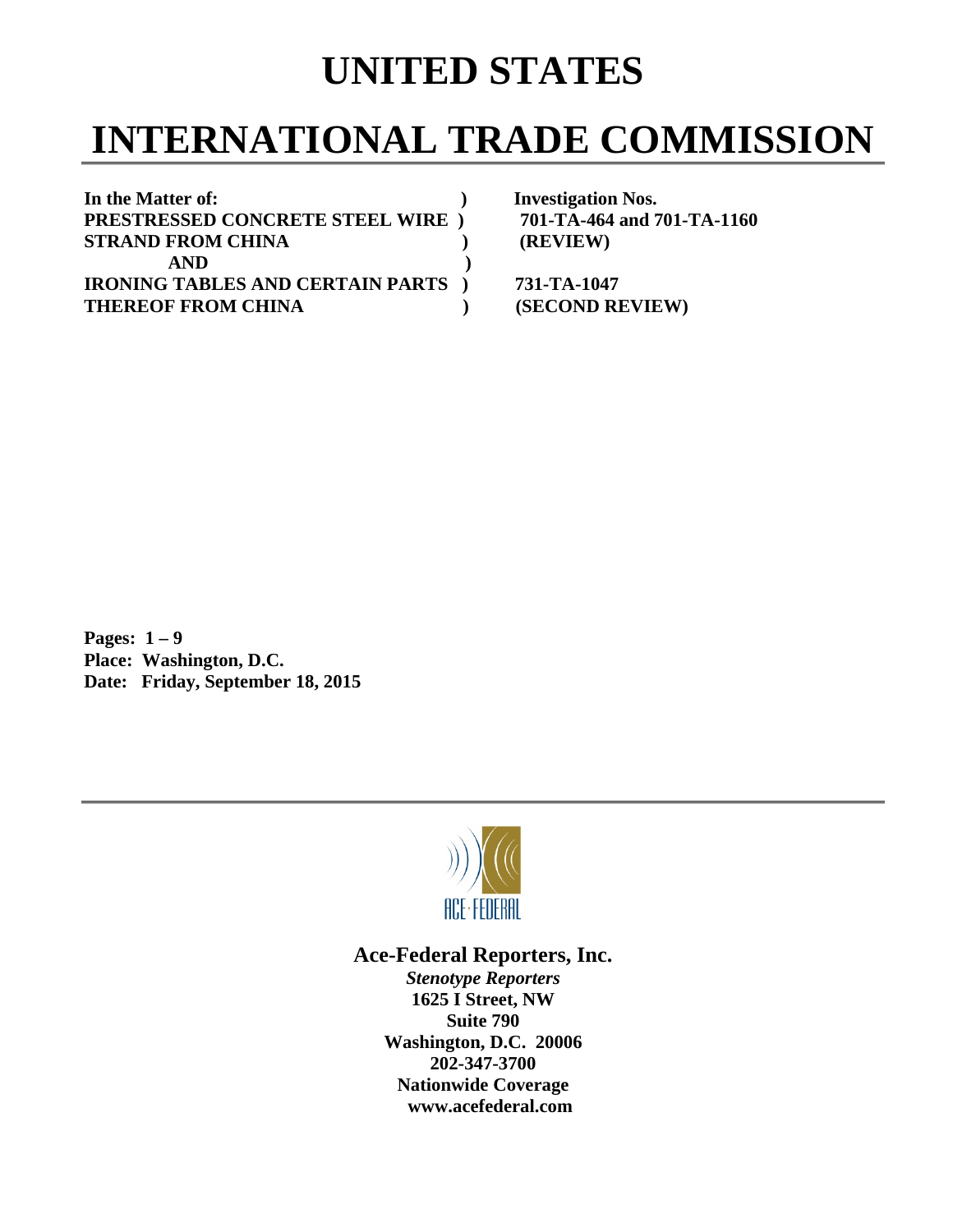1 THE UNITED STATES INTERNATIONAL TRADE COMMISSION 2 3 In the Matter of: (a) investigation No.: 4 ) 701-TA-464 AND 701-TA-1160 5 PRETRESSED CONCRETE ) (Review) 6 STEEL WIRE STRAND ) 7 FROM CHINA ) 8 and 9 IRONING TABLES AND CERTAIN ) Investigation No.: 10 PARTS THEREOF FROM CHINA (2011) 731-TA-1047 11 ) (Second Review) 12 13 Friday, Septmeber 18, 2015 14 Main Hearing Room (Room 101) 15 16 U.S. International 17 Trade Commission 18 500 E Street, S.W. 19 Washington, D.C. 20 The meeting, commenced, pursuant 21 to notice, at 11:00 a.m., before the Commissioners of the 22 United States International Trade Commission, the Honorable 23 MEREDITH M. BROADBENT, presiding. 24 25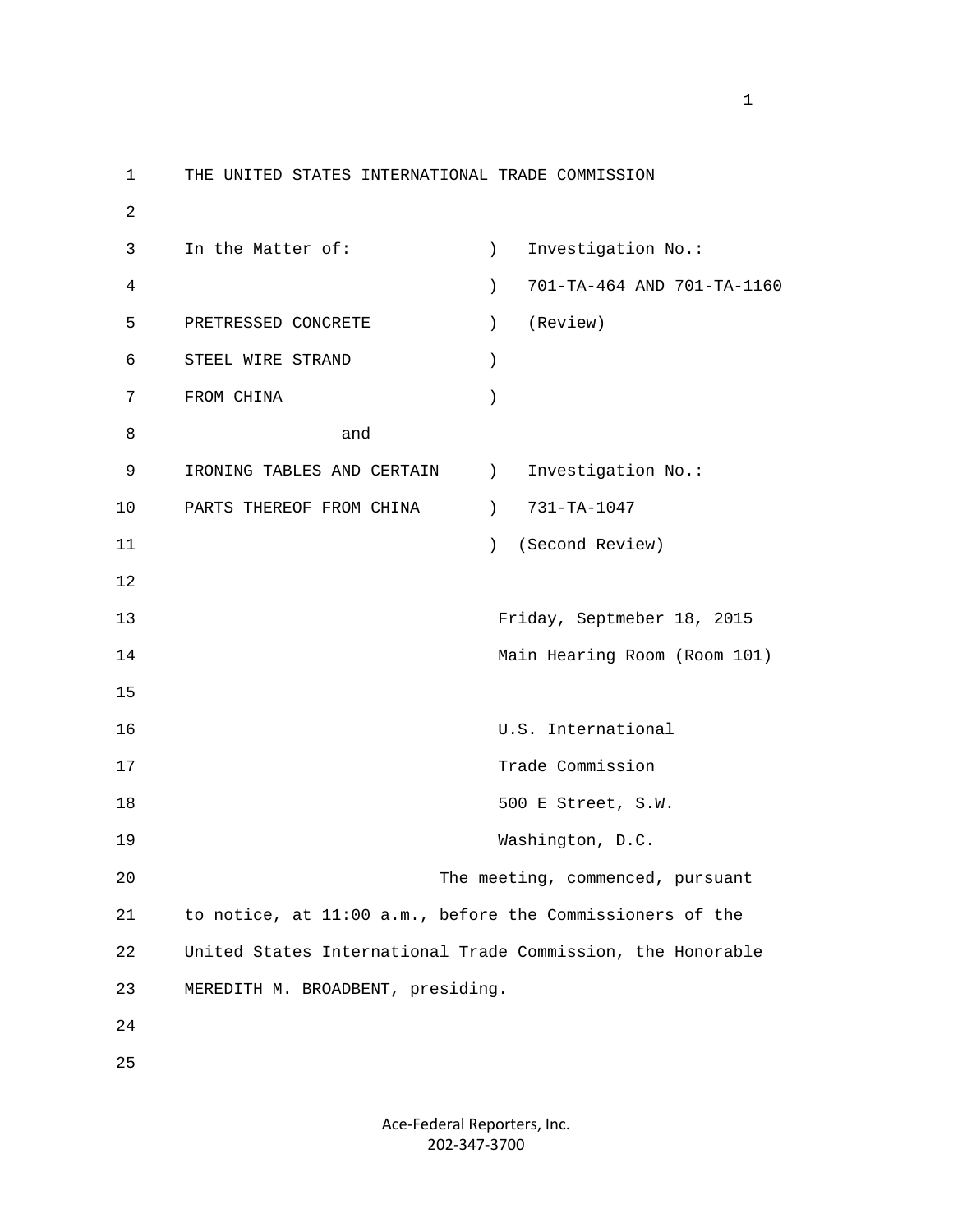1 APPEARANCES:

| 2               | On behalf of the International Trade Commission: |
|-----------------|--------------------------------------------------|
| 3               | Commissioners:                                   |
| 4               | MEREDITH M. BROADBENT, CHAIRMAN (via telephone)  |
| 5               | DEAN A. PINKERT, VICE CHAIRMAN (via telephone)   |
| 6               | IRVING A. WILLIAMSON, COMMISSIONER (presiding)   |
| 7               | DAVID S. JOHANSON, COMMISSIONER                  |
| 8               | F. SCOTT KIEFF, COMMISSIONER                     |
| 9               | RHONDA K. SCHMIDTLEIN, COMMISSIONER (via         |
| 10              | telephone)                                       |
| 11              |                                                  |
| 12 <sup>°</sup> | Staff:                                           |
| 13              | JOANNA LO, INVESTIGATOR                          |
| 14              | GERALD HOUCK, INTERNATIONAL TRADE ANALYST        |
| 15 <sub>1</sub> | CINDY COHEN, INTERNATIONAL ECONOMIST             |
| 16              | JOHN HENDERSON, ATTORNEY-ADVISOR                 |
| 17              | CHRISTOPHER CASSIE, SUPERVISORY INVESTIGATOR     |
| 18              |                                                  |
| 19              | CAROLYN CARLSON, INVESTIGATOR                    |
| 20              | MAHNAZ KHAN, INTERNATIONAL TRADE ANALYST         |
| 21              | CINDY COHEN, INTERNATIONAL ECONOMIST             |
| 22              | PATRICK GALLAGHER, ATTORNEY-ADVISOR              |
| 23              | CHRISTOPHER CASSISE, SUPERVISORY INVESTIGATOR    |
| 24              |                                                  |
| 25              |                                                  |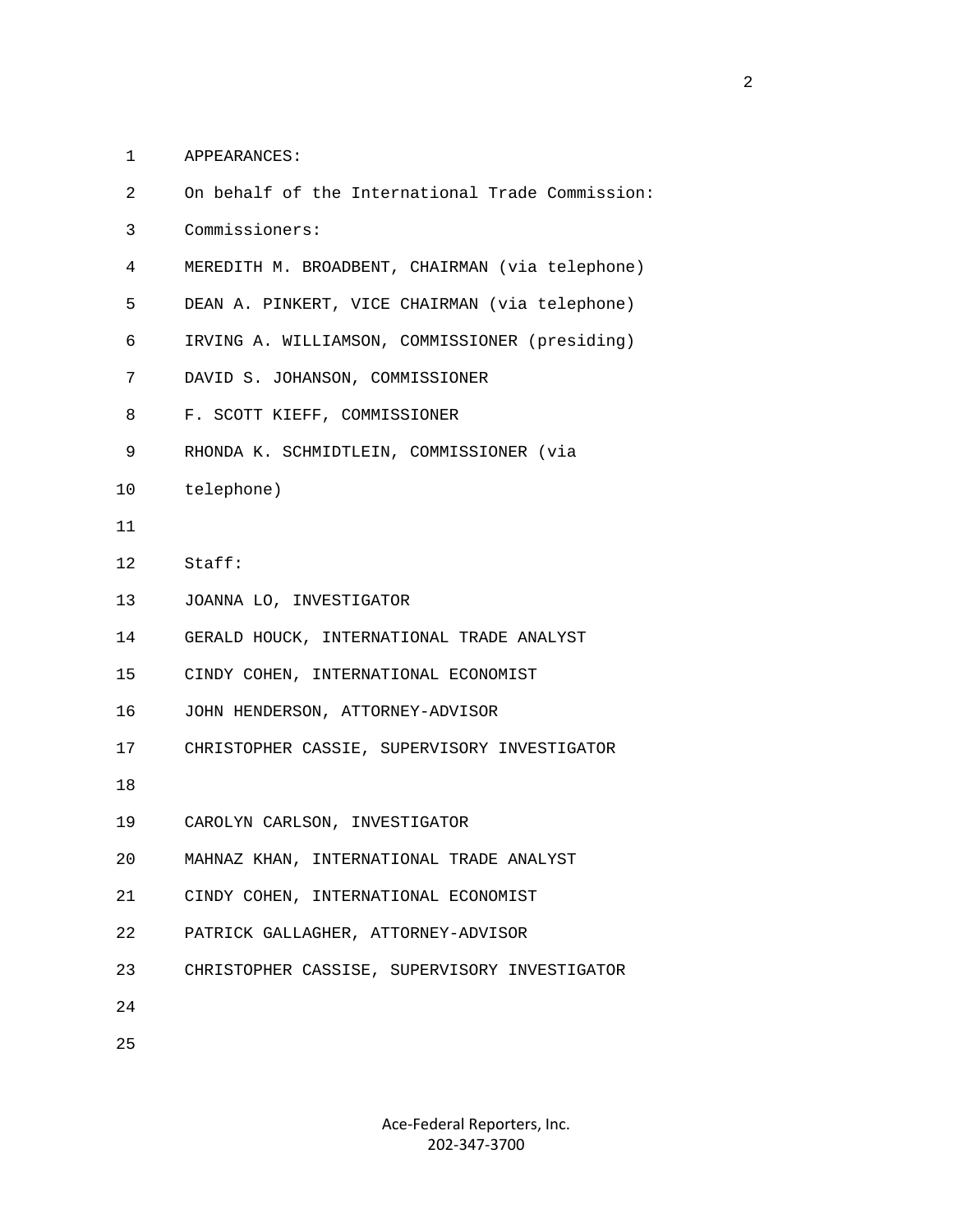| $\mathbf{1}$     | APPEARANCES (Continued) |                                             |  |
|------------------|-------------------------|---------------------------------------------|--|
| $\overline{a}$   |                         | WILLIAM R. BISHOP, SUPERVISORY HEARINGS AND |  |
| $\mathfrak{Z}$   | INFORMATION OFFICER     |                                             |  |
| $\overline{4}$   |                         |                                             |  |
| 5                |                         |                                             |  |
| $\epsilon$       |                         |                                             |  |
| $\boldsymbol{7}$ |                         |                                             |  |
| $\,8\,$          |                         |                                             |  |
| $\mathsf 9$      |                         |                                             |  |
| $10\,$           |                         |                                             |  |
| $11\,$           |                         |                                             |  |
| $1\,2$           |                         |                                             |  |
| $13$             |                         |                                             |  |
| $14\,$           |                         |                                             |  |
| $15\,$           |                         |                                             |  |
| 16               |                         |                                             |  |
| 17               |                         |                                             |  |
| $18\,$           |                         |                                             |  |
| 19               |                         |                                             |  |
| $2\,0$           |                         |                                             |  |
| $21\,$           |                         |                                             |  |
| $2\sqrt{2}$      |                         |                                             |  |
| 23               |                         |                                             |  |
| $2\sqrt{4}$      |                         |                                             |  |
| 25               |                         |                                             |  |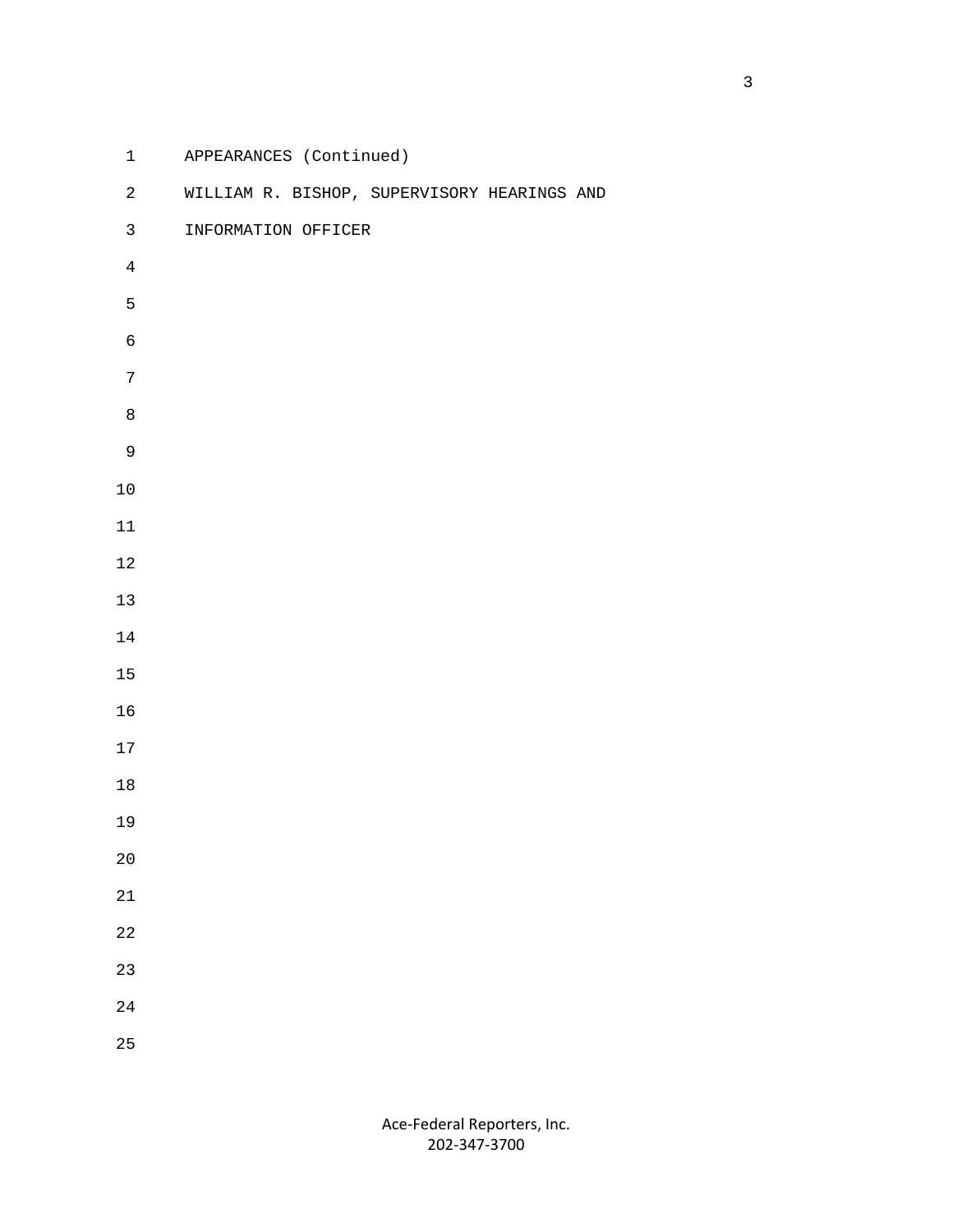| $\mathbf 1$ | PROCEEDINGS                                                 |
|-------------|-------------------------------------------------------------|
| 2           | (10:59 a.m.)                                                |
| 3           | MR. BISHOP: Chairman Broadbent, can you hear me?            |
| 4           | CHAIRMAN BROADBENT:<br>I can.                               |
| 5           | MR. BISHOP: Vice-Chairman Pinkert, can you hear             |
| 6           | me?                                                         |
| 7           | VICE-CHAIRMAN PINKERT:<br>Yes.                              |
| 8           | MR. BISHOP: Commissioner Schmidtlein, can you               |
| 9           | hear me?                                                    |
| 10          | COMMISSIONER SCHMIDTLEIN:<br>Yes.                           |
| 11          | MR. BISHOP:<br>Thank you.                                   |
| 12          | Good morning.<br>This<br>COMMISSIONER WILLIAMSON:           |
| 13          | meeting of the U.S. International Trade Commission will now |
| 14          | come to order. Welcome to Chairman Broadbent, Vice-Chairman |
| 15          | Pinkert and Commissioner Schmidtlein, who are participating |
| 16          | by telephone.                                               |
| 17          | Good morning. I understand that there are no                |
| 18          | agendas for future meetings, minutes, ratification lists or |
| 19          | outstanding action jackets to consider.                     |
| 20          | Next we turn to the vote in Investigations Number           |
| 21          | 701-464 and 731-1160. Review:<br>Prestressed Concrete Steel |
| 22          | Wire Strand from China. Welcome to Mr. Ruggles and the      |
| 23          | staff who participated in these investigations.<br>Wait a   |
| 24          | minute, I'm sorry.                                          |
| 25          | MR. CASSISE: Mr. Cassise.                                   |

Ace‐Federal Reporters, Inc. 202‐347‐3700

4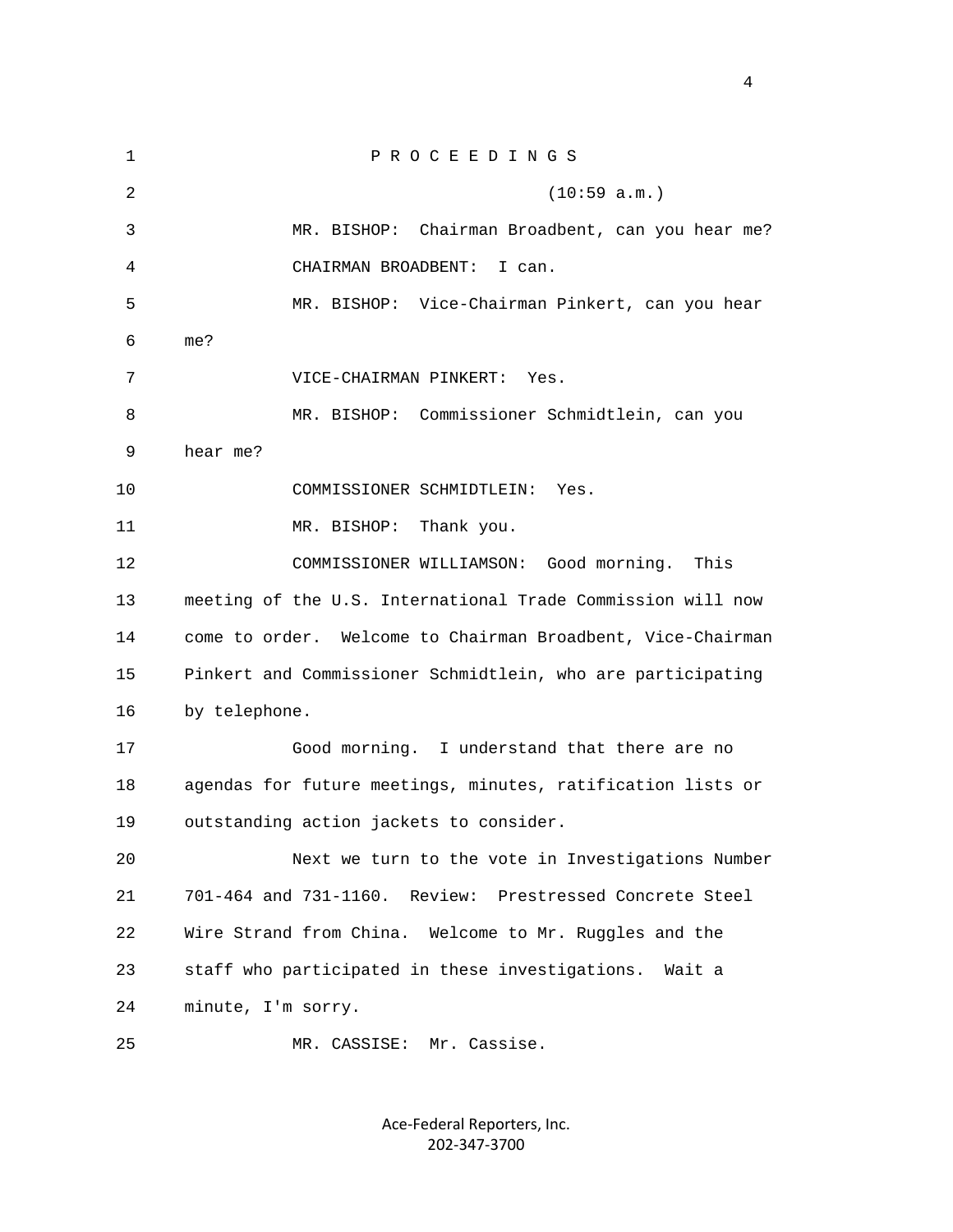1 COMMISSIONER WILLIAMSON: Yeah, I was gonna say, 2 Mr. Cassise is -- OK. You are on the right invest the 3 right vote, right? 4 MR. CASSISE: Yes, we are. 5 COMMISSIONER WILLIAMSON: Sorry. Welcome to 6 Mr. Cassise and the staff who participated in these 7 investigations. Are there any questions for the staff? Are 8 there any additions or corrections to the staff report? 9 MR. CASSISE: Commissioner Williamson, there is 10 one revision to the staff report contained in Memo Number 11 INVNN061. 12 COMMISSIONER WILLIAMSON: Is there any objection 13 to approval of the staff report as revised? Hearing none, 14 is it approved? MR. BISHOP, will you please call the roll? 15 MR. BISHOP: Commissioner Kieff? 16 COMMISSIONER KIEFF: I vote in the affirmative. 17 MR. BISHOP: Commissioner Schmidtlein? 18 COMMISSIONER SCHMIDTLEIN: I vote in the 19 affirmative. 20 MR. BISHOP: Commissioner Broadbent? 21 COMMISSIONER BROADBENT: I vote in the 22 affirmative. 23 MR. BISHOP: Commissioner Pinkert? 24 VICE-CHAIRMAN PINKERT: I vote in the 25 affirmative.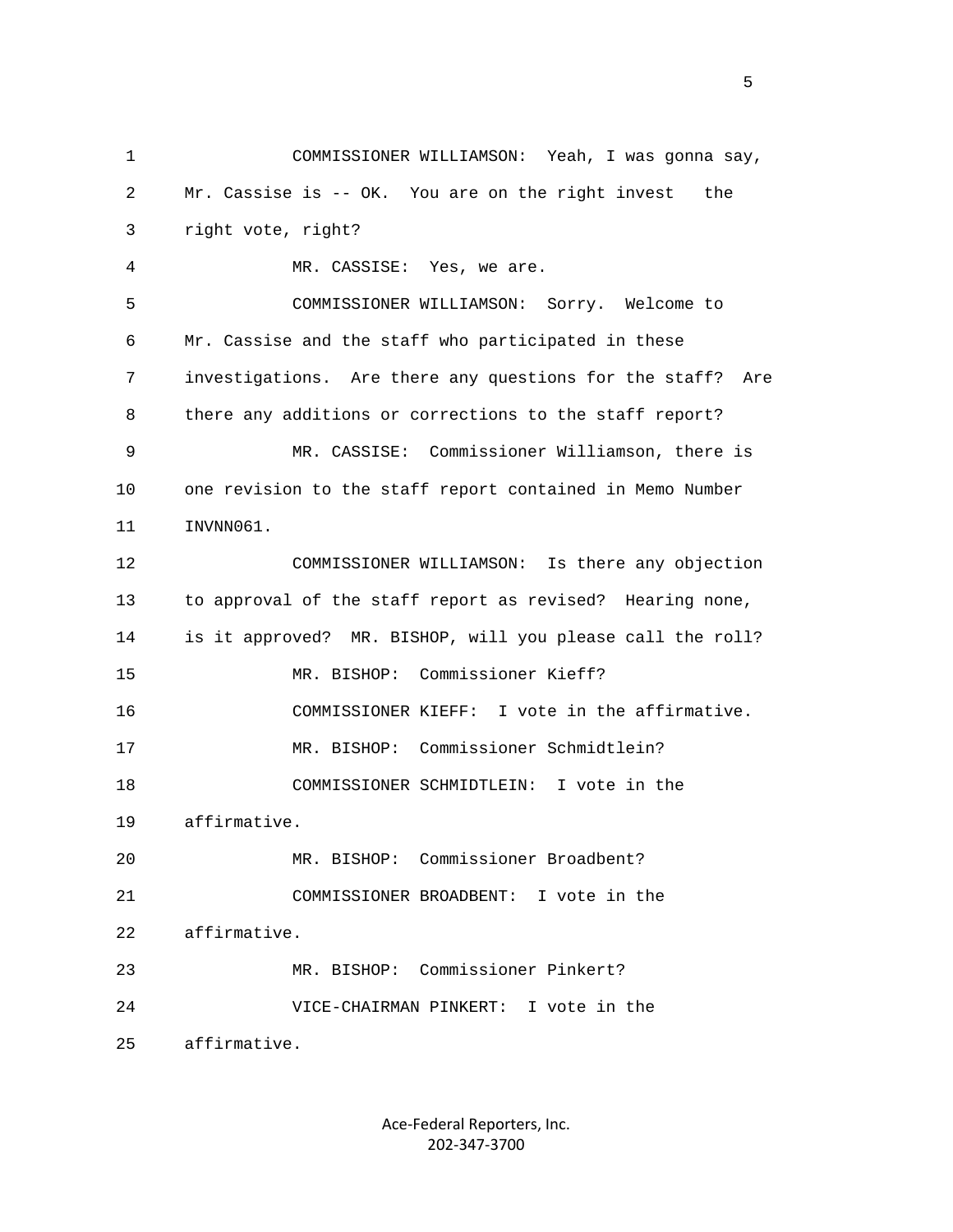1 MR. BISHOP: Commissioner Williamson? 2 COMMISSIONER WILLIAMSON: I vote in the 3 affirmative. 4 MR. BISHOP: Commissioner Johanson? 5 COMMISSIONER JOHANSON: I vote in the 6 affirmative. 7 MR. BISHOP: Mr. Chairman, the Commission has 8 reached affirmative determinations. 9 COMMISSIONER WILLIAMSON: Thank you, MR. BISHOP. 10 Further information regarding these determinations will be 11 in the press release. Views of the Commission currently are 12 scheduled to be completed and filed on September 28th, 2015. 13 Thank you to all the staff who participated in these 14 investigations. We will now pause for a moment to change 15 staff for the next vote. 16 (Brief pause.) 17 COMMISSIONER WILLIAMSON: Next we turn to the 18 vote in Investigations Numbers 731-1047. Second review: 19 Ironing Tables and Parts Thereof from China. 20 Welcome to Mr. Cassise and the staff who 21 participated in this investigation. Are there any questions 22 for the staff? Are there any additions or corrections to 23 the staff report? 24 MR CASSISE: Commissioner Williamson, there are 25 no additions or revisions to the staff report.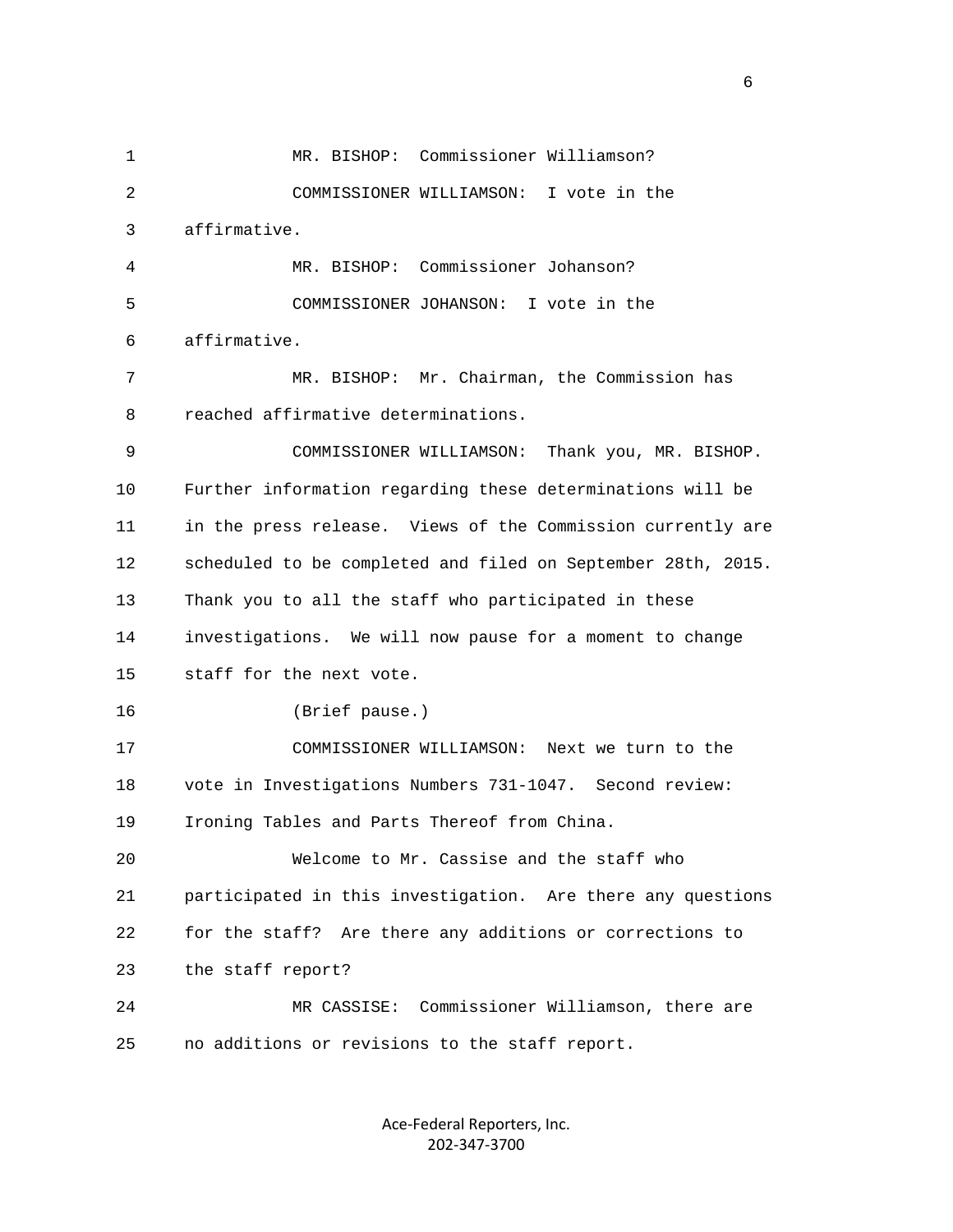1 COMMISSIONER WILLIAMSON: Okay. Is there any 2 objection to approval of the staff report? Hearing none, it 3 is approved. MR. BISHOP, will you please call the roll? 4 MR. BISHOP: Commissioner Schmidtlein? 5 COMMISSIONER SCHMIDTLEIN: I vote in the 6 affirmative. 7 MR. BISHOP: Commissioner Pinkert? 8 COMMISSIONER PINKERT: I vote in the affirmative. 9 MR. BISHOP: Commissioner Kieff? 10 COMMISSIONER KIEFF: I vote in the affirmative. 11 MR. BISHOP: Commissioner Johanson? 12 COMMISSIONER JOHANSON: I vote in the 13 affirmative. 14 MR. BISHOP: Commissioner Williamson? 15 COMMISSIONER WILLIAMSON: I vote in the 16 affirmative. 17 MR. BISHOP: Commissioner Broadbent? 18 COMMISSIONER BROADBENT: I vote in the 19 affirmative. 20 MR. BISHOP: Mr. Chairman, the Commission has 21 reached affirmative determination. 22 COMMISSIONER WILLIAMSON: Thank you, MR. BISHOP. 23 Further information regarding this determination will be in 24 the press release. Views of the Commission currently are 25 scheduled to be completed and filed on September 28th, 2015.

> Ace‐Federal Reporters, Inc. 202‐347‐3700

<u>2</u> The contract of the contract of the contract of the contract of the contract of the contract of the contract of the contract of the contract of the contract of the contract of the contract of the contract of the contra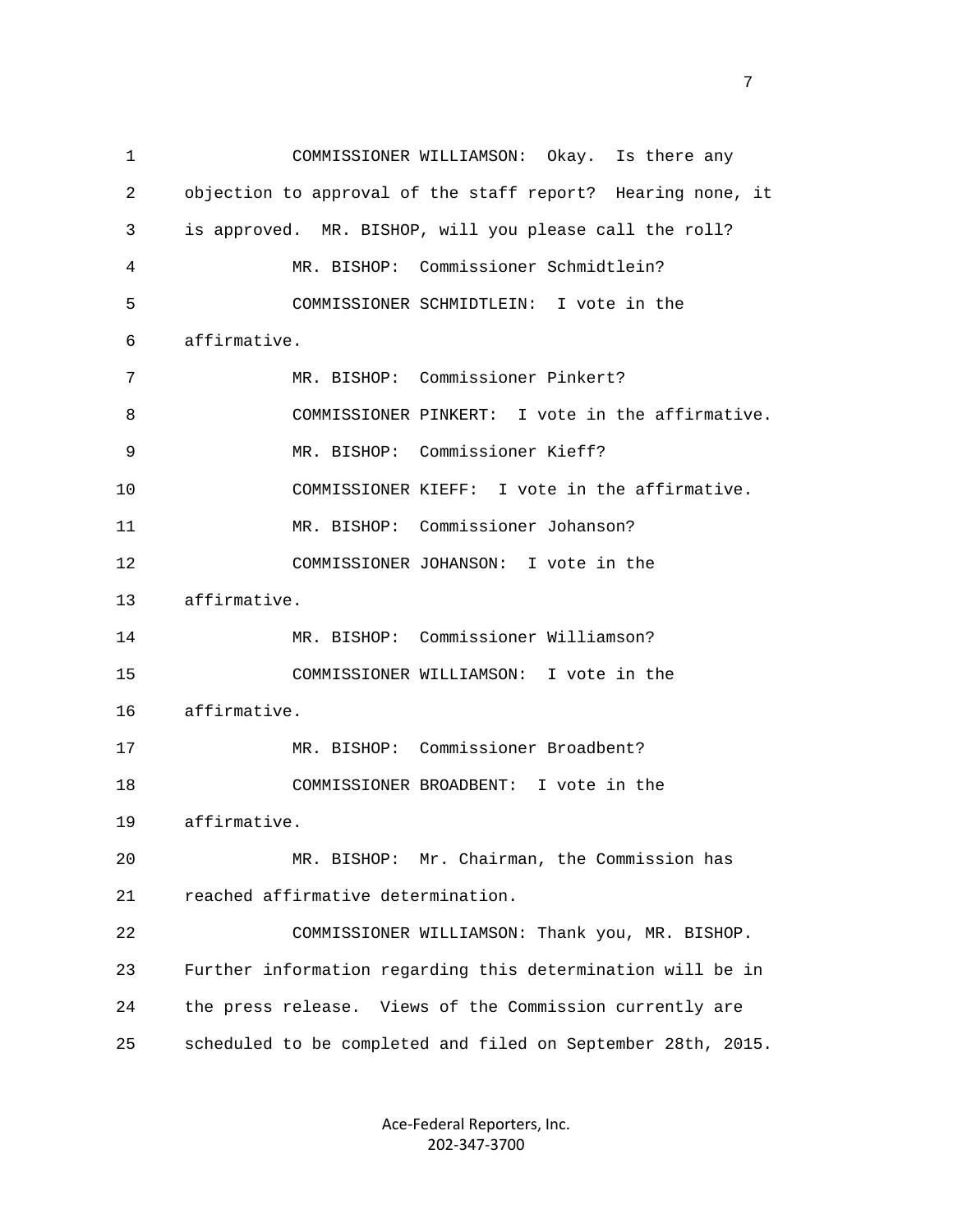1 Thank you to all the staff who participated in this 2 investigation. Seeing that there's no other business before 3 the Commission, this meeting is adjourned. 4 (Whereupon at 11:03 a.m. the hearing was 5 adjourned.)